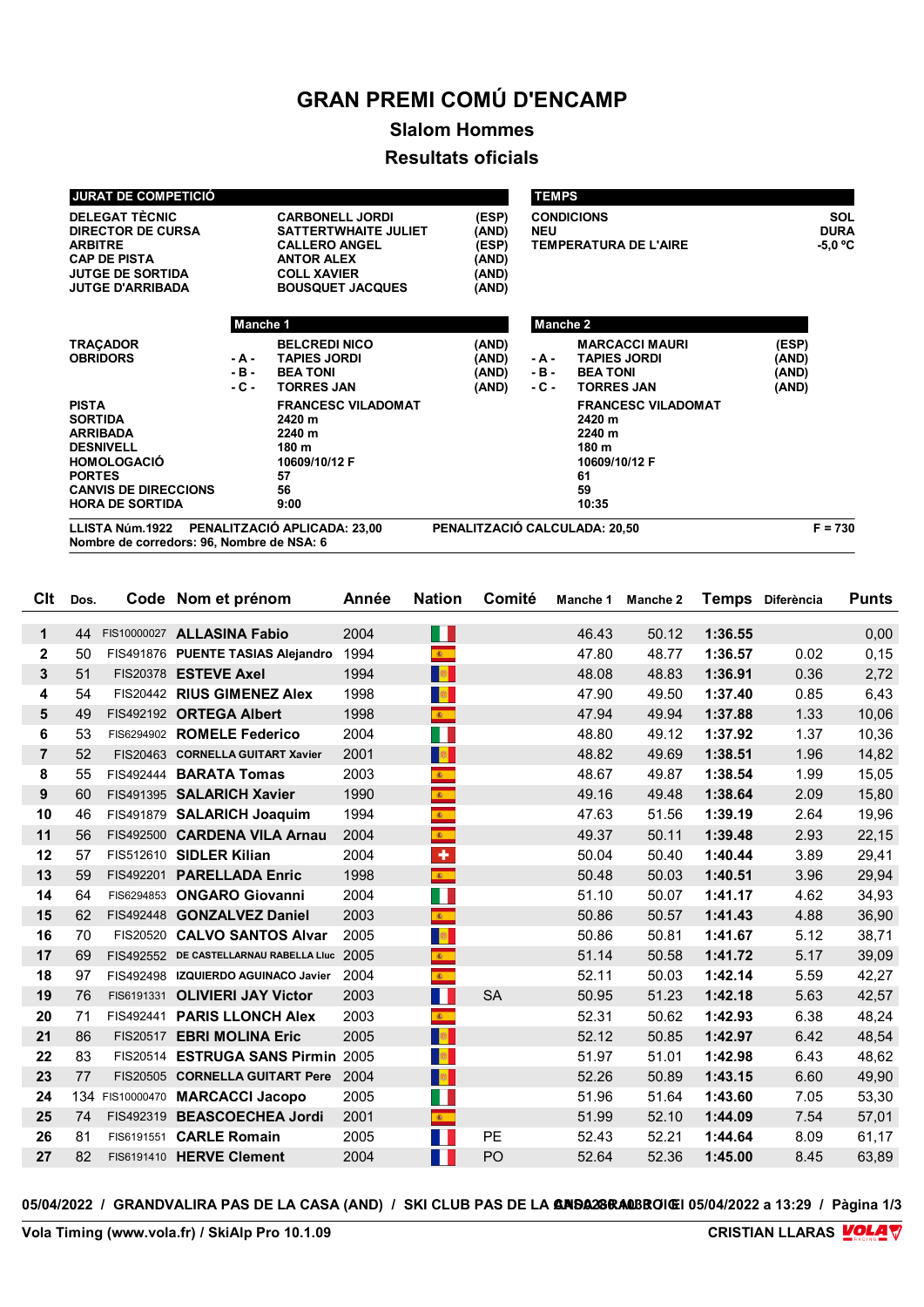## **GRAN PREMI COMÚ D'ENCAMP Slalom Hommes Resultats oficials**

| Clt | Dos. |                               | Code Nom et prénom                                                                                                         | Année        | <b>Nation</b>                      | Comité | Manche 1 | Manche 2 |         | Temps Diferència | <b>Punts</b> |
|-----|------|-------------------------------|----------------------------------------------------------------------------------------------------------------------------|--------------|------------------------------------|--------|----------|----------|---------|------------------|--------------|
| 28  | 89   |                               | FIS6191262 MINVIELLE Flavien                                                                                               | 2003         | H                                  | PO     | 52.91    | 52.38    | 1:45.29 | 8.74             | 66,08        |
| 29  | 78   |                               | FIS492447 MEIRE Guillermo                                                                                                  | 2003         | $\mathbf{R}$ .                     |        | 52.72    | 52.66    | 1:45.38 | 8.83             | 66,76        |
| 30  | 93   |                               | FIS492557 DOLIWA ANSORENA Eric                                                                                             | 2005         | $\mathcal{R}^{\pm}$                |        | 52.35    | 53.34    | 1:45.69 | 9.14             | 69,11        |
| 31  | 94   |                               | FIS6191451 FREYTET Yanis                                                                                                   | 2004         | M.                                 | PE     | 53.38    | 52.67    | 1:46.05 | 9.50             | 71,83        |
| 32  | 98   |                               | FIS6191457 SALVAN Augustin                                                                                                 | 2004         | W                                  | PE     | 53.54    | 53.28    | 1:46.82 | 10.27            | 77,65        |
| 33  | 113  |                               | FIS512673 ZEISER Romain                                                                                                    | 2005         | ٠                                  |        | 53.33    | 53.56    | 1:46.89 | 10.34            | 78,18        |
| 34  | 90   |                               | FIS492541 GUTIERREZ PRIETO Pelayo                                                                                          | 2005         | $\mathcal{R}^{\pm}$                |        | 53.53    | 53.38    | 1:46.91 | 10.36            | 78,33        |
| 35  | 85   |                               | FIS512455 IMSENG Severin                                                                                                   | 2001         | $\ddot{\textbf{r}}$                |        | 53.92    | 54.18    | 1:48.10 | 11.55            | 87,33        |
| 36  | 106  |                               | FIS492538 ROBRES PEIRETO Hugo                                                                                              | 2005         | $\mathbf{R}_{\perp}$               |        | 53.53    | 54.64    | 1:48.17 | 11.62            | 87,86        |
| 37  | 112  |                               | FIS512608 BUMANN Yadin                                                                                                     | 2004         | ÷                                  |        | 53.99    | 54.91    | 1:48.90 | 12.35            | 93,38        |
| 38  | 107  |                               | FIS6191556 <b>BARTHE Lois</b>                                                                                              | 2005         | T.                                 | PE     | 54.27    | 55.23    | 1:49.50 | 12.95            | 97,91        |
| 39  | 114  |                               | FIS6191555 MALOT Leo-Paul                                                                                                  | 2005         | T.                                 | PE     | 54.12    | 55.69    | 1:49.81 | 13.26            | 100,26       |
| 40  | 123  |                               | FIS6191562 LALEVE Damien                                                                                                   | 2005         | W                                  | PE     | 54.56    | 55.34    | 1:49.90 | 13.35            | 100,94       |
| 41  | 111  |                               | FIS492574 CASTAGNINO GONZALEZ - GORBENA Altor                                                                              | 2005         | $\mathbf{R}$ .                     |        | 54.95    | 55.14    | 1:50.09 | 13.54            | 102,37       |
| 42  | 121  |                               | FIS512670 HITTER Jules                                                                                                     | 2005         | ÷                                  |        | 54.81    | 55.68    | 1:50.49 | 13.94            | 105,40       |
| 43  | 117  |                               | FIS6191508 CAU Nathan                                                                                                      | 2004         | $\sim 10$                          | PE     | 54.48    | 56.09    | 1:50.57 | 14.02            | 106,00       |
| 44  | 125  |                               | FIS512671 SANSONNENS Romeo                                                                                                 | 2005         | $\ddot{\phantom{1}}$               |        | 55.23    | 55.56    | 1:50.79 | 14.24            | 107,67       |
| 45  | 115  |                               | FIS6191450 BASUAU William                                                                                                  | 2004         | H.                                 | PE     | 55.40    | 55.97    | 1:51.37 | 14.82            | 112,05       |
| 46  | 130  |                               | FIS492549 FEMENIAS AGUIRRE Pablo 2005                                                                                      |              | $\mathbf{g}_{\mathrm{in}}$         |        | 55.11    | 56.37    | 1:51.48 | 14.93            | 112,88       |
| 47  | 118  |                               | FIS512667 ANTHAMATTEN Leon                                                                                                 | 2005         | $\ddot{\textbf{r}}$                |        | 55.36    | 56.16    | 1:51.52 | 14.97            | 113,19       |
| 48  | 103  |                               | FIS492506 SAN JOSE ONCINA Sergio                                                                                           | 2004         | $\frac{1}{\mathcal{R}_\text{max}}$ |        | 53.49    | 58.14    | 1:51.63 | 15.08            | 114,02       |
| 49  | 119  |                               | FIS492493 ARANDA GOMEZ Diego 2004                                                                                          |              | $\mathcal{R}^{\pm}$                |        | 55.66    | 56.33    | 1:51.99 | 15.44            | 116,74       |
| 50  |      |                               | 63 FIS10000327 CLAUDANI Jacopo                                                                                             | 2005         | П                                  |        | 1:01.38  | 53.08    | 1:54.46 | 17.91            | 135,41       |
| 51  | 132  |                               | FIS6191557 BERGES Theo                                                                                                     | 2005         | ТI.                                | PE     | 58.46    | 56.44    | 1:54.90 | 18.35            | 138,74       |
| 52  | 131  |                               | FIS492568 DE LA CRUZ ORIA Santiago                                                                                         | 2005         | $\mathcal{R}^{\pm}$                |        | 58.03    | 57.35    | 1:55.38 | 18.83            | 142,37       |
| 53  | 128  |                               | FIS6191552 BARTHE Achille                                                                                                  | 2005         | M.                                 | PE     | 58.11    | 59.92    | 1:58.03 | 21.48            | 162,41       |
|     |      | Absents - Manche 1 (2)        |                                                                                                                            |              |                                    |        |          |          |         |                  |              |
|     | 135  |                               | FIS20498 FONSECA JOEL                                                                                                      | 2003         | 题                                  |        |          |          |         |                  |              |
|     | 136  |                               | FIS6191559 PAVAN Lucas                                                                                                     | 2005         | M.                                 | PE     |          |          |         |                  |              |
|     |      |                               |                                                                                                                            |              |                                    |        |          |          |         |                  |              |
|     |      | Abandons - Manche 1 (19)      |                                                                                                                            |              |                                    |        |          |          |         |                  |              |
|     | 41   |                               | FIS6293885 DAMANTI Davide                                                                                                  | 2001         |                                    |        |          |          |         |                  |              |
|     | 42   |                               | FIS492197 GARAY Aingeru                                                                                                    | 1998         | 60                                 |        |          |          |         |                  |              |
|     | 45   |                               | FIS492507 SANCHEZ CABANAS Jonas                                                                                            | 2004         |                                    |        |          |          |         |                  |              |
|     | 58   |                               | FIS20428 ROBERT Pol                                                                                                        | 1997         |                                    |        |          |          |         |                  |              |
|     |      |                               | 65 FIS492379 VILALTA Marc                                                                                                  | 2002         |                                    |        |          |          |         |                  |              |
|     | 66   |                               | FIS492455 SASTRE Conrad                                                                                                    | 2003         |                                    |        |          |          |         |                  |              |
|     | 68   |                               | FIS6294889 FRANCO Diego                                                                                                    | 2004         |                                    |        |          |          |         |                  |              |
|     | 72   |                               | FIS492320 BOSCH Guillem                                                                                                    | 2001         | <b>图</b>                           |        |          |          |         |                  |              |
|     | 73   |                               | FIS492544 VIVAS GARCIA Alejandro                                                                                           | 2005         |                                    |        |          |          |         |                  |              |
|     | 75   |                               | FIS6191294 CADIOU Teilo                                                                                                    | 2003         |                                    | PE     |          |          |         |                  |              |
|     | 84   |                               | FIS20506 GIL SIXTO Cerni                                                                                                   | 2004         |                                    |        |          |          |         |                  |              |
|     | 88   |                               | FIS20497 TORRES SANCHEZ Lluis                                                                                              | 2003         | 靈                                  |        |          |          |         |                  |              |
|     | 95   |                               | FIS20513 TORRES SANCHEZ Ferran 2005                                                                                        |              |                                    |        |          |          |         |                  |              |
|     | 99   |                               | FIS6191039 SOLER KIERZKOWSKI Antoine 2001                                                                                  |              | 激。                                 |        |          |          |         |                  |              |
|     | 102  |                               | FIS20515 FUENTES CAPORALI Enzo 2005                                                                                        |              | <b>RE</b>                          |        |          |          |         |                  |              |
|     |      |                               | 105 FIS492417 <b>INDIANO Pau</b><br>116 FIS512607 GLAUSER Leo                                                              | 2002<br>2004 | 图:<br>٠                            |        |          |          |         |                  |              |
|     | 122  |                               | FIS20519 BARTUMEU RAMENTOL Marcel                                                                                          | 2005         |                                    |        |          |          |         |                  |              |
|     | 127  |                               | FIS40739 STAFFORD Corto                                                                                                    | 2005         | ँँ                                 |        |          |          |         |                  |              |
|     |      |                               |                                                                                                                            |              |                                    |        |          |          |         |                  |              |
|     |      | Desqualificats - Manche 1 (2) |                                                                                                                            |              |                                    |        |          |          |         |                  |              |
|     |      |                               | 108 FIS6191509 PICAUDE Lucas                                                                                               | 2004         |                                    | PE     |          |          |         | Porta 55         |              |
|     |      |                               | 05/04/2022 / GRANDVALIRA PAS DE LA CASA (AND) / SKI CLUB PAS DE LA <b>ANDA28ƘA0</b> BROIŒI 05/04/2022 a 13:29 / Pàgina 2/3 |              |                                    |        |          |          |         |                  |              |
|     |      |                               |                                                                                                                            |              |                                    |        |          |          |         |                  |              |